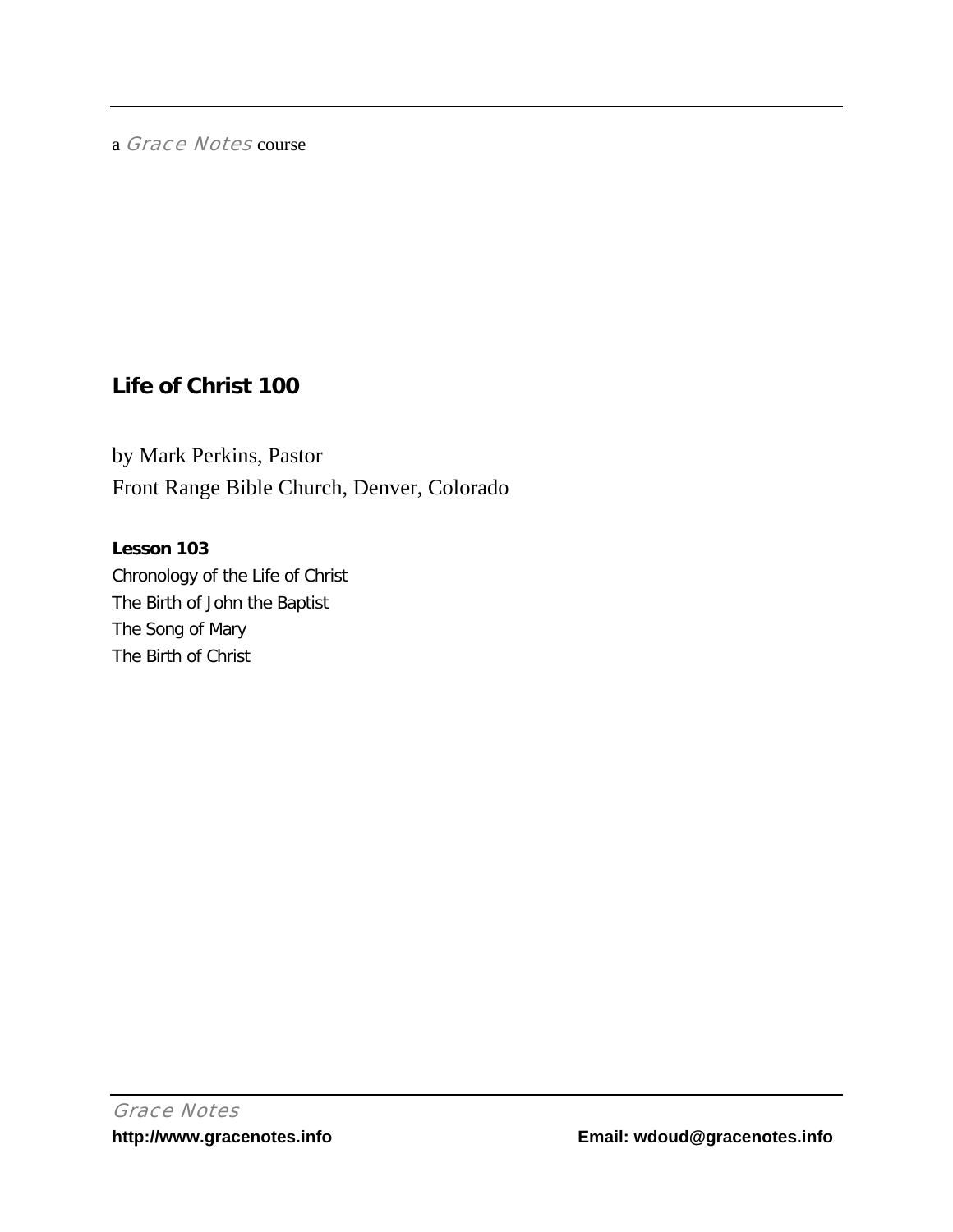# **Contents of Lesson 103**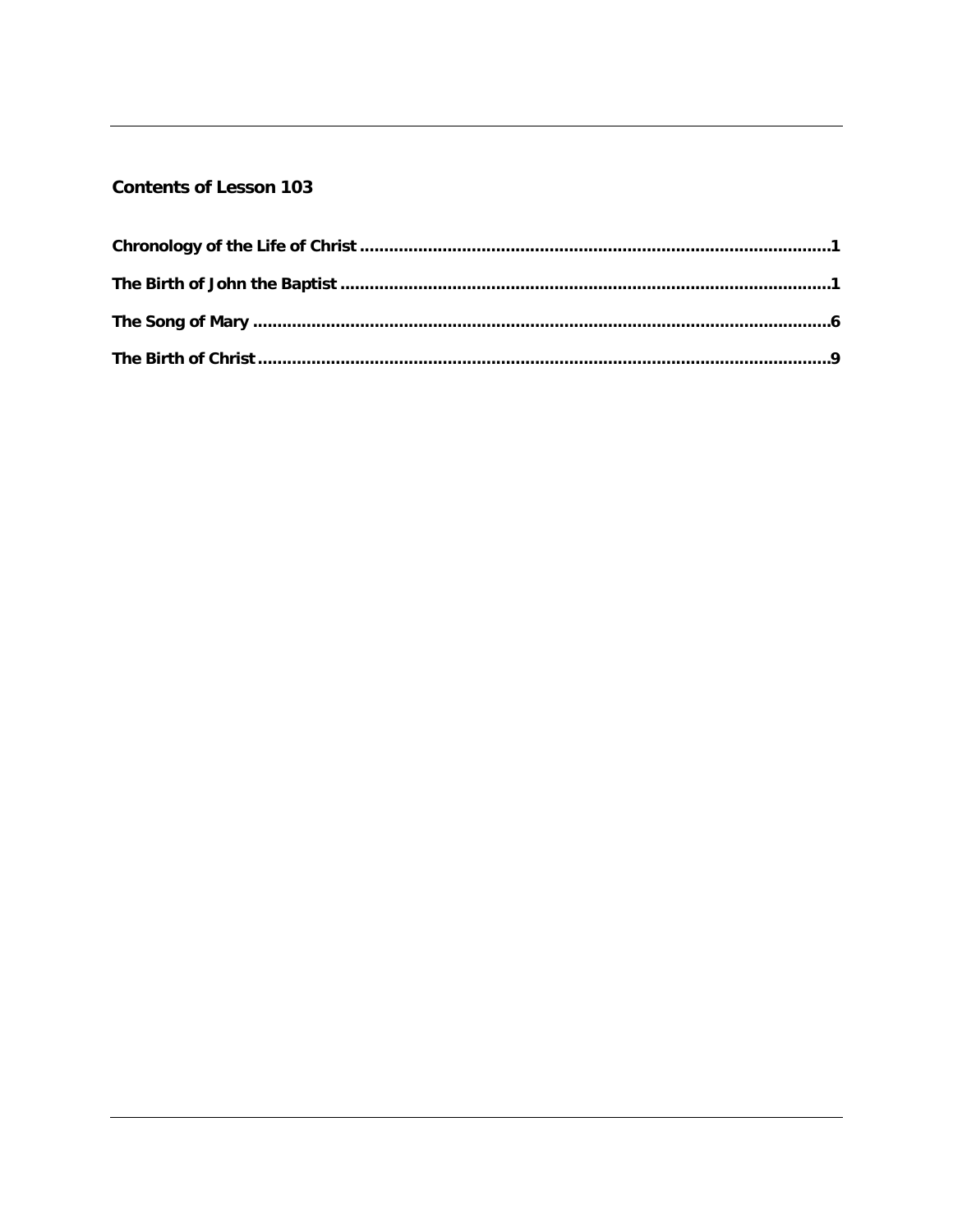### <span id="page-2-0"></span>**Chronology of the Life of Christ**

6 B.C. The Magi from the East see the star and begin their journey to Jerusalem.

Autumn, 6 B.C. Zacharias and Elizabeth conceive John the Baptist.

Spring, 5 B.C. Mary conceives by the Holy Spirit, and visits Elizabeth.

Summer, 5 B.C. Mary leaves Elizabeth; Joseph has a dream.

Late Summer, 5 B.C. Elizabeth gives birth to John the Baptist.

Late Autumn, 5 B.C. Mary is near term; she and Joseph are uprooted by the census and must travel the 70+ miles from Nazareth to Bethlehem.

December, 5 B.C. Mary gives birth to Christ; the Magi arrive in Jerusalem.

Late January Early February, 4 B.C. The presentation of Christ in the temple.

February, 4 B.C. The Magi visit the Christ child in Bethlehem; Mary and Joseph flee to Egypt after the warning in the dream. It is about a three week journey 200 miles or so.

February, 4 B.C. The children of Bethlehem are killed, calculating from the time the Magi saw the star and began their journey.

March 14, 4 B.C. Herod dies the sin unto death.

Late March, 4 B.C. Jesus, Joseph, and Mary make the trip back to Nazareth, probably arriving in late April or early March.

April, 4 B.C. Joseph and Mary and Jesus return to Israel, settling in Nazareth.

\*\*\*Note: the year zero does not exist!

Spring, 9 A.D. Christ's first Passover in Jerusalem.

Spring, 26 A.D. John begins his ministry of baptism and repentance.

Autumn, 26 A.D. Christ is baptized by John, and begins His ministry.

Late Autumn Early Winter, 2627 A.D. Christ's wilderness temptation.

December, 26 A.D. Christ's 30th birthday.

Late Winter Early Spring, 27 A.D. Christ's early Galilean ministry: Cana and Capernaum.

Spring, 27 A.D. Christ's first Passover during His ministry; first cleansing of the temple, Nicodemus.

Mid 27 A.D. to early 28 A.D, John's accession, Christ's training of the disciples, return to Galilee through Samaria, the Samaritan woman, the continuation of the Galilean ministry.

Galilean ministry:

Child at Capernaum healed, John 4:4654.

Rejection at Nazareth, Luke 4:1631.

Recall of the four disciples, Matt 4:1822; Mark 1:1620.

The demonaic healed at the Capernaum synagogue, Mark 1:2128; Luke 4:3137.

Peter's mother in law and others healed, Matt 8:1417; Mark 1:2934; Luke 4:3841.

Tour of Galilee with Simon and others, Matt 4:2324; Mark 1:3539; Luke 4:4244.

Final recall of the four disciples, Luke 5:111.

Cleansing of a leper and resultant publicity, Matt 8:24; Mark 1:4045; Luke 5:1216.

Paralytic healed and forgiven, Mat 9:18; Mark 2:112; Luke 5:1726.

Matthew's calling and banquet at his home, Matt 9:913; Mark 2:1317; Luke 5:2732.

Dispensational teaching, Mat 9:1417; Mark 2:1822; Luke 5:3339.

Spring, 28 A.D. Second Passover of Christ's ministry.

Spring, 29 A.D. Third Passover of Christ's ministry.

Spring, 30 A.D. Crucifixion and resurrection of Christ.

Summer, 30 A.D. Ascension and Session of Christ.

### **The Birth of John the Baptist**

This begins our study on the people who waited in the right way for their Messiah.

We know the situation in Israel at this time; we know the history; and we know that the Messiah is going to come. It is a great thing to look at the lives of those who waited. In a sense we all wait for the coming of the Lord for the Lord's righteous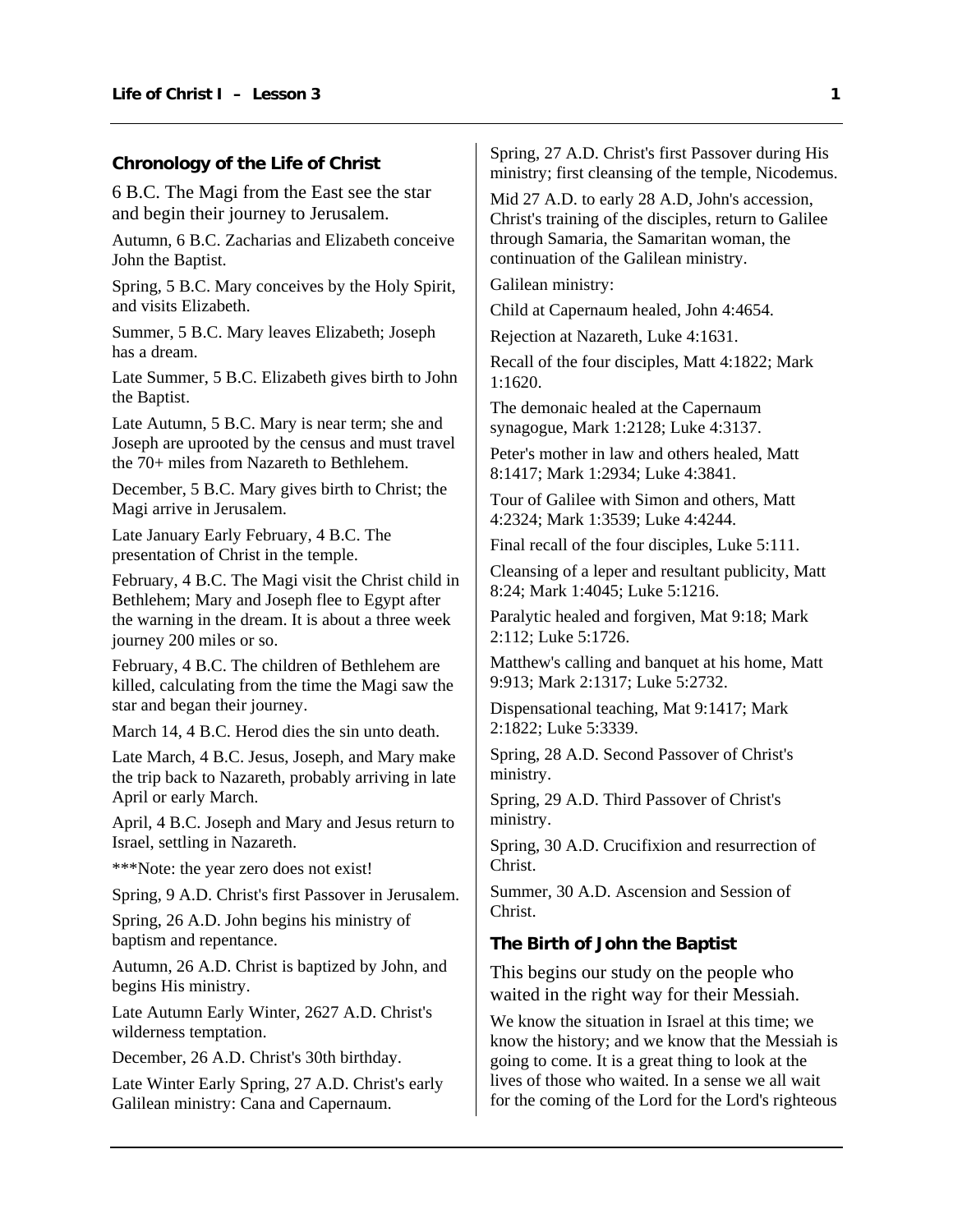activities in our own lives. It is a fine thing to look at those who waited in the right way, and to find out how we might wait.

#### **Read Luke Chapter 1**

There is a stylistic change in the Greek of this passage and the one which follows. Luke changes from the strongly idiomatic classical Greek to one that is quite Hebraistic. Since Luke was a Greek by birth, and his language is very Greek, the speculation is this: that Luke records here the memories of Mary, the mother of Jesus.

#### Introduction

**Luke 1:5-7**, "In the days of Herod, king of Judea, there was a certain priest named Zacharias, of the division of Abijah; and he had a wife from the daughters of Aaron, and her name was Elizabeth. And they were both righteous before God, living without blame in all the commandments and righteous requirements of the Lord. And they had no child, because Elizabeth was barren, and they were both advanced in their days."

Luke goes out of his way in his usual way to put forth the background of these two people; their general lineage, and of more importance their spiritual status.

They were both of the priestly tribe of Levi. This was a tribe of prestige and prosperity and also the tribe of the Sadducees. This religious group came into being about 300 years before Christ. They are characterized by their aristocracy, their cultural surrender to the Greeks and others, and their opposition to everything Pharasaic.

The name "sadducee" comes from the Aramaic *Sadduqim*, which meant 'righteousness'. However, those who were in opposition to them called them *saddiqim*, which meant 'destruction'.

They came from the ranks of the priests and high priests of Israel, during the time of the Greek occupation. Their desire was to give in to the Hellenizing influences of the Greeks, and thus retain their favor.

The Sadducees had a lot to lose to the occupation forces of the Greeks, because they were mostly prosperous, aristocratic people. In order to maintain their lifestyles and possessions, they

placated the Greeks, giving in to their cultural and even religious influences.

Due to the double tyranny of the Pharisees and king Herod, the Sadducees had made a great comeback not long before the birth of Christ. Let's face it: the Pharisees were no fun at all.

Zacharias and Elizabeth had resisted the temptation to become Sadducees, and neither did they become Pharisees by reaction. They found a true relationship with God through the ritual system.

They lived in all the righteous requirements and commandments of God. The commandments included much more than the ten commandments. The commandments definitely included the greatest commandment to love the Lord with all their heart and soul and might.

They did so without blame. Without blame does not mean that they were perfect. It does mean that when they sinned they took care of it with the proper sacrifice and the mental attitude that went along with it. Without blame does not mean that their execution of the ritual plan was perfect they were after all human. They did their best and maintained a good relationship with God.

Elizabeth was barren. Whenever a woman of God is barren it means that God has something special in mind for her. The Greek word for "barren" is STEIRA, and it definitely indicates that she was physically incapable of bearing children.

In Elizabeth's case, this condition was in addition to her being past menopause. She was quite old, but this was not the reason for her barren condition. The two are separate in the original language.

Complicating the situation was Zacharias' advanced age. He could not have gotten Elizabeth pregnant even if she were able.

This situation was identical to that of Abraham and Sarah, some two thousand years before. It is worthwhile to note! The covenants to Adam, Abraham, and David are about to be fulfilled, and this birth will bring the messenger to prepare the way.

**Luke 1:8-10**, "Now it came about, while he was performing his priestly service before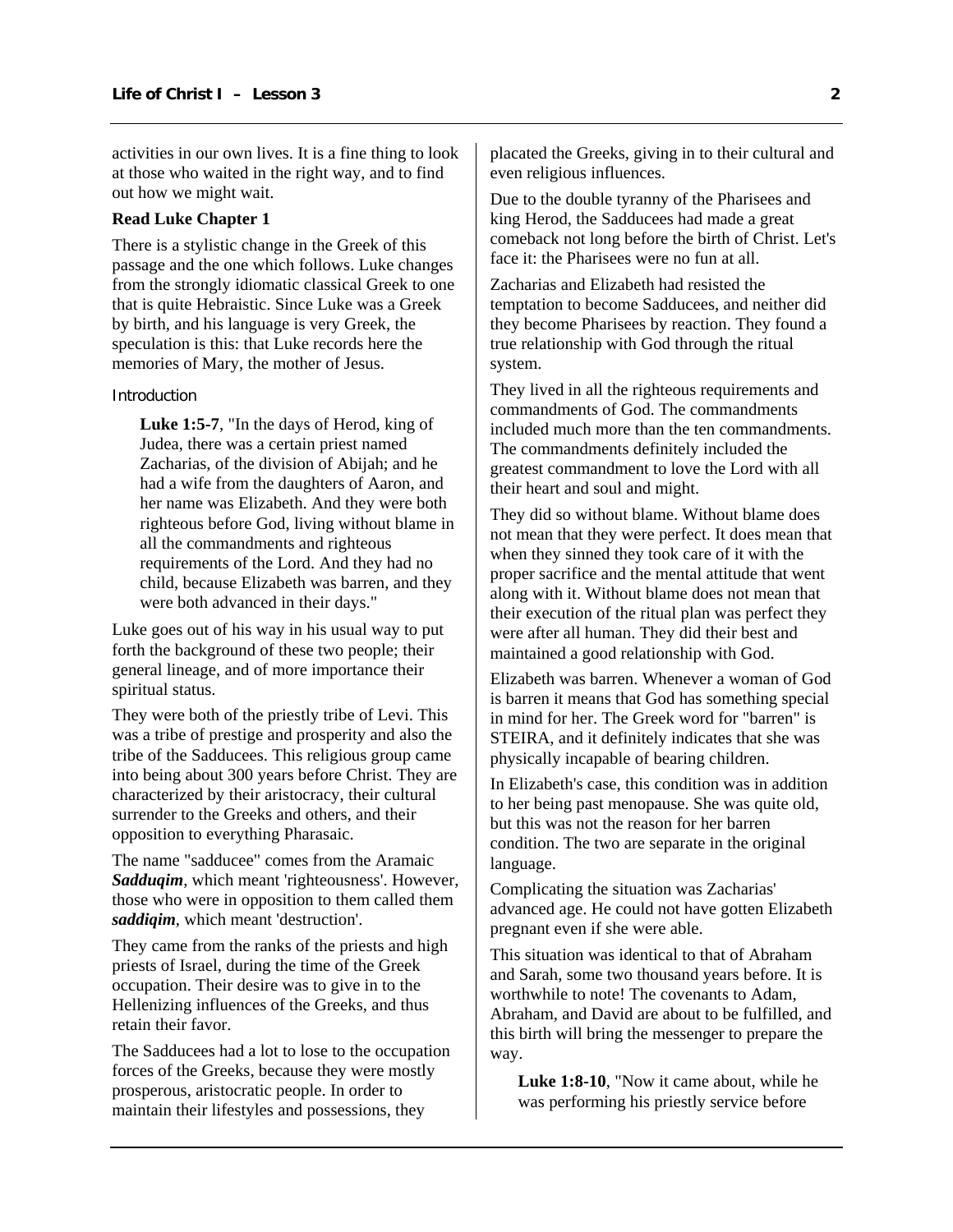God in the appointed order of his division, according to the custom of the priestly office, he was chosen by lot to enter the temple of the Lord and burn incense. And the whole multitude of the people were in prayer outside at the hour of the incense offering."

There was a great number of priests. Because of this, it is likely that each priest would get to render his service once in a lifetime. The priests were chosen by lot to do so, and with God there are no accidents.

As a righteous man, no doubt Zacharias had big expectations for this day, and in some ways he may have looked at the event as the culmination of a good life. It was Zacharias' turn to burn incense at the incense altar in the Holy Place.

The incense altar represented the righteousness of Jesus Christ, the righteousness produced by His perfect life.

The incense burned twenty four hours a day a tribute to the uninterrupted righteousness of Christ's life. Zacharias merely went in to put on new incense, so that the burning might be perpetuated.

The aroma that the incense gave off was designed to be a pleasing one representative of the pleasure that Christ would give to God.

The position of the altar in that holy place showed the source of that righteousness the Spirit and the Word. The golden lamp stand was a symbol of the ministry of the Spirit it illuminated the table of showbread. The table of showbread represented the Word of God. When illuminated by the Spirit it produces righteousness.

Thus the Holy place taught even the doctrine of kenosis.

The great multitude of people may indicate that there was a feast or that this was a holy day but we can only guess at that.

Zacharias encounters a surprise...

**Luke 1:11,12** "And an angel of the Lord was seen by him, standing to the right of the altar of incense. And when he saw this, Zacharias was troubled and fear fell upon him."

There is little doubt left in Zacharias' mind that this is an angel of the Lord. He did not think it was a practical joke; he did not wonder if this happened to all the priests. He had an immediate reaction.

Zacharias knew that this did not happen every day. Furthermore, this angelic being had an imposing appearance, because fear is a universal reaction to the visible manifestation of angels. They are awesome indeed!

The angel stood at the right hand of the altar. This is the place reserved for Jesus Christ Luke records it because it is significant this angel stood as a direct representative of Christ Himself.

Zacharias knows that this is a grave moment something great, and perhaps terrible is about to happen. But he does not suspect in the least what it is all about.

The angel speaks ...

**Luke 1:13-17**, "But the angel said to him, "Do not be afraid, Zacharias, for your petition has been heard, and your wife Elizabeth will bear you son, and you will give him the name John. And he will be joy and gladness to you, and many will rejoice at his birth. For he will be great before the Lord, and he will drink no wine or liquor; and he will be filled with the Holy Spirit, even from his mother's womb (birth). And he will turn around many of the sons of Israel to the Lord their God. And he himself will go before Him in the spirit and power of Elijah, to turn the hearts of the fathers back to the children, and the disobedient to the attitude of the righteous; so as to prepare a people who have been built for the Lord."

The angel has good news for Zacharias and his wife Elizabeth they are going to have a son. The story also reveals that Zacharias had been praying for a son he had petitioned God. Not only will they have a child, but that child will also be joy and gladness to them. Such is not always the case, so this must have been welcome news.

Even greater news is that even at his birth many will rejoice, and that he will be great before the Lord. He will be different in that he will be filled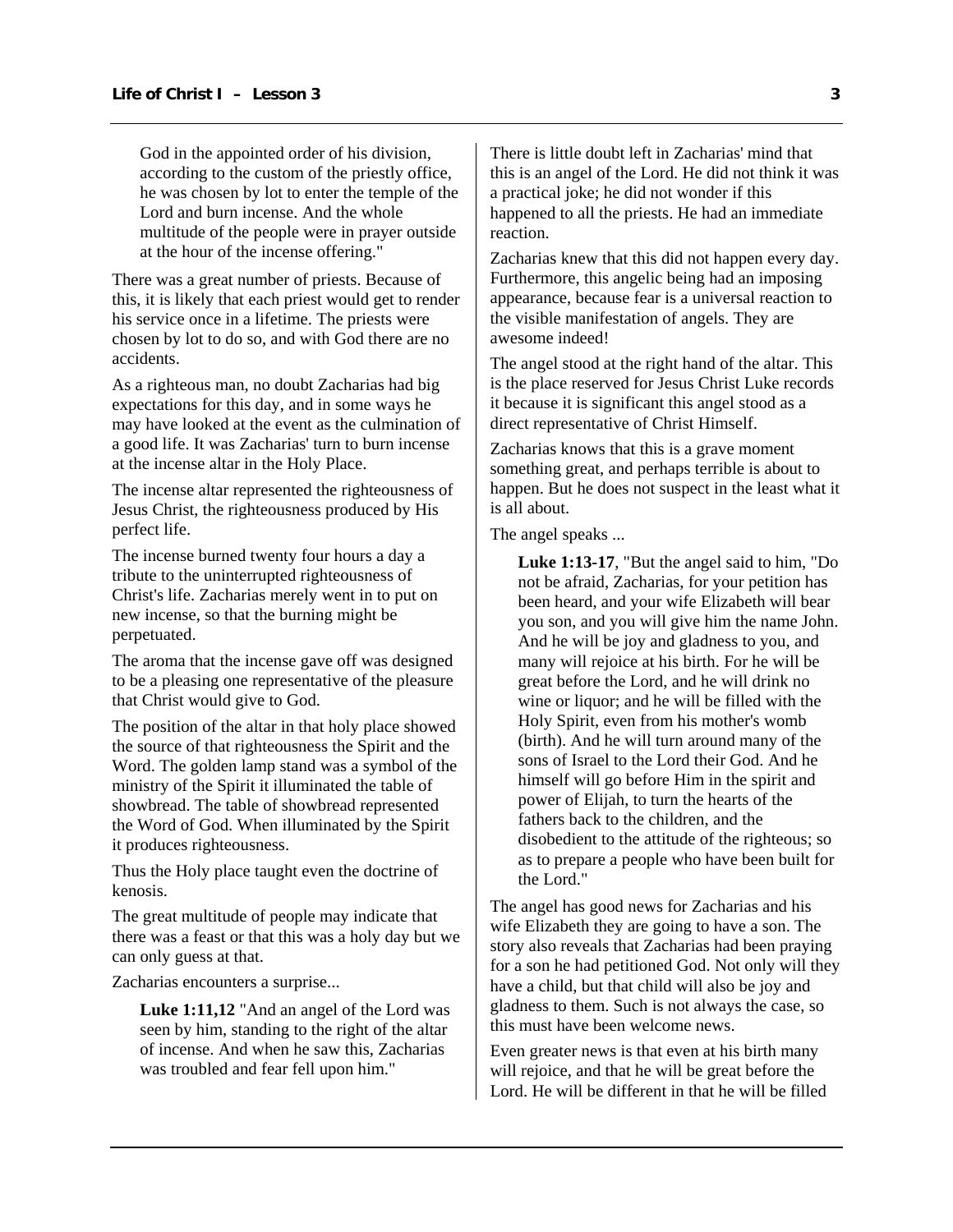with the Holy Spirit, even from his mother's womb.

The first part of the verse makes it clear that he will be great in his relationship with the Lord. *ENO.PION* is a preposition which denotes face to face relationship. John will have that kind of relationship.

Second, there is the matter of John's abstinence from alcoholic beverages. This also probably indicated that he would refrain from social life.

Finally, John is filled with the Spirit from birth. The preposition *EK* indicates separation, and this case, separation from the womb. This preposition may indicate source the origin of something from someplace, but even so, the separation is now effective. It is no longer there at the place of its origin. EK does not indicate the existence of one thing inside another.

There is no precedence for interpreting this preposition to mean 'from inside', as is often done.

The adverb *ETI* is the key here. This together with *EK* translates "ever since." The Liddell-Scott lexicon makes this very clear on p.703. ETI does have some flexibility it can be taken in the ascensive meaning, which shows surprise on the part of the writer. It strengthens the phrase in which it takes part.

It was surprising that an infant would be filled with the Spirit from birth. Often this is interpreted as being in the womb because of verse 41 in this same chapter. Verse 41 in no way indicates that the fetus was filled with the Spirit in the womb. In fact, it is quite clear that it is Elizabeth who is filled, as we shall see.

With the ministry of the Spirit upon him, John will turn the hearts of the fathers back to the children, and the disobedient to the attitude of the righteous; so as to prepare a people built for the Lord.

It had been quite some time since a prophet had ministered in the nation of Israel. There had been many false prophets, but not a single true one. The gift had gone out from the people. Now the fullness of time had come, and with it a prophet to proclaim the coming of the Messiah. The people must be humble; they must be obedient; they must be built inside their own souls.

Humility precedes obedience.

Knowledge precedes obedience.

Zacharias' failure and his discipline

**Luke 1:18-23**, "And Zacharias said to the angel, 'How shall I know this for certain? For I am an old man, and my wife is advanced in years.' And the angel answered and said to him, 'I am Gabriel, who stands in the presence of God; and I have been sent to speak to you, and to bring you this good news. And behold, you will be silent and unable to speak until the day when these things take place, because you did not believe my words, which shall be fulfilled in their proper time.' And the people were waiting for Zacharias, and were wondering at his delay in the temple. But when he came out, he was unable to speak to them; and they realized that he had seen a vision in the temple; and he kept making signs to them, and remained mute. And it came about, when the days of his priestly service were ended, that he went back home."

Zacharias in the Holy Place in front of the archangel Gabriel, the very messenger of God wants proof!

All this time he has prayed for an heir. All this time he has done the right thing. But when push comes to shove, Zacharias fails to believe. He and his wife are too old, he thinks, for God to work a miracle.

The angel Gabriel is mentioned in three other passages in the Bible.

- When he appears to Mary, to announce her role in the Messiah's birth.
- And twice in Daniel, 8:16 and 9:21, to interpret the Word of God.
- Not only does this angelic being have an awesome presence, but he is also one of the highest ranking of all angels, if not the highest.

The angel refers to his duty, his rank, and his mission. His regular duty station is in the presence of God. He is an angelic attendant in God's throne room, and he is often sent as God's personal messenger.

Now, all elect angels were and are trustworthy, but Gabriel is likely the most trusted of all. The wise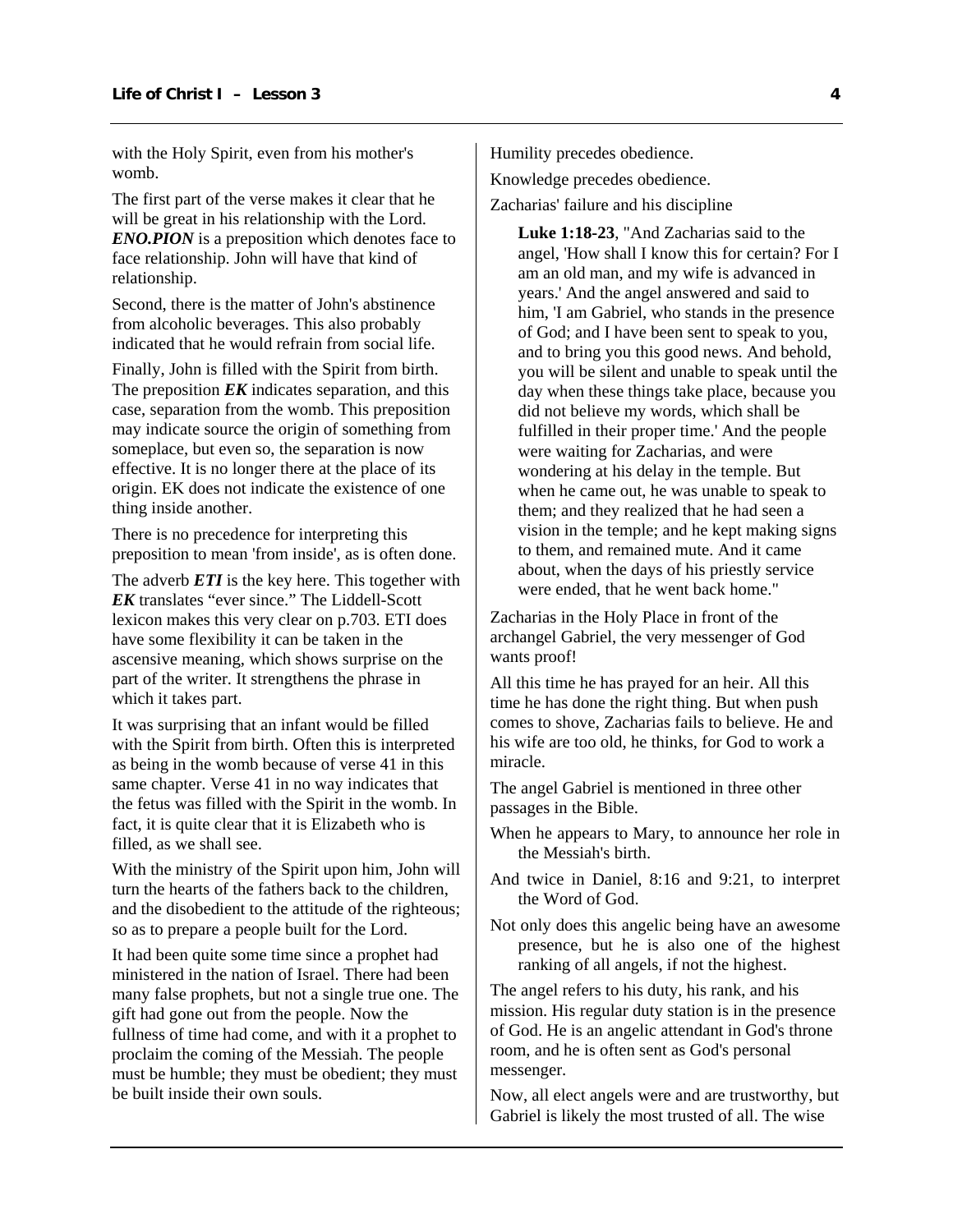king always uses his best men as his messengers; the wise general his best as couriers. So it is with Gabriel. His mission was as a messenger, sent personally by God to communicate the good news of the birth of the one who would follow.

Because of Zacharias' unbelief, he is disciplined to be silent. As Gabriel was a messenger to him, so also he could have been a messenger to the great crowd of people who were outside. He could have had the honor of the first announcement of the coming Messiah. Instead, he is silenced. Silenced until the day of the birth of his son. We will contrast this with the response of Mary.

Zacharias comes out of the Holy Place; and there arrayed before him is a great crowd, all of whom were wondering why it took so long for him to do his duties.

Now comes the charades routine. Zacharias makes signs he tries to make them understand the message, but they just cannot understand him. They come to the conclusion that he has seen some kind of vision and they most likely wrote it off as another kook.

Zacharias goes home when his duties are over. We know from a later passage that he uses the time to become childlike in his humility, and to turn his heart to a righteous attitude. He builds himself up in the Lord, until he develops a proper response. When he finally opens his mouth good things come forth.

Elizabeth conceives ...

**Luke 1:24,25**, "And after these days Elizabeth his wife became pregnant; and she kept herself in seclusion for five months, saying, 'So this is what the Lord has done to me in the days when he looked to remove my disgrace among men<sup>"</sup>

Elizabeth makes an expression of disgust here not of praise. She is living in seclusion, not excited to be a part of God's plan for the Messiah, but ashamed to even go out. It is going to take a visit from Mary to get her out of her funk.

Elizabeth Gives Birth to the Forerunner

#### **Luke 1:57-66**

Remember, Mary had gone back home, leaving Elizabeth to fend for herself. Elizabeth had fully recovered from her funk over conceiving at such an advanced age. She gave birth to a son, and many of her neighbors and relatives heard about it, and so they rejoiced over the birth of this child, fulfilling the prophecy of Gabriel.

It is funny to note that people make signs to him when he is not deaf, only unable to talk. Zacharias names the boy John, and immediately his tongue is freed, and immediately he speaks praise to God. He had had nine months in which to contemplate his earlier failure. He recovered and now says the most wonderful things. The local population is astonished at these events, and they wonder what the child will grow up to be. A prophet? The Messiah himself? There was a lot of serious thinking going on the subject.

#### Zacharias' Prophecy

**Luke 1:67-69**. And his father Zacharias was filled with the Holy Spirit, and prophesied, saying: 'Blessed be the Lord God of Israel, for He has visited us and accomplished redemption for His people, and has raised up a horn of salvation for us in the house of David His servant as He spoke by the mouth of His holy prophets from of old Salvation from our enemies, and from the hand of all who hate us; to show mercy toward our fathers, and to remember His holy covenant, the oath which He swore to Abraham our father, to grant us that we, being delivered from the hand of our enemies, might serve Him without fear, in holiness and righteousness before Him all our days. And you, child, will be called the prophet of the Most High; for you will go on before the Lord to prepare His way; to give to His people the knowledge of salvation by the forgiveness of their sins, because of the tender mercy of our God, with which the Sunrise from on high shall visit us, to shine upon those who sit in darkness and the shadow of death, to guide our feet into the way of peace.;"

Zacharias concentrates on the cross first. Zacharias realized the need for salvation, and that it had to come before any national independence or prosperity.

Then he talks of national freedom from oppression. He calls to mind the covenant of God,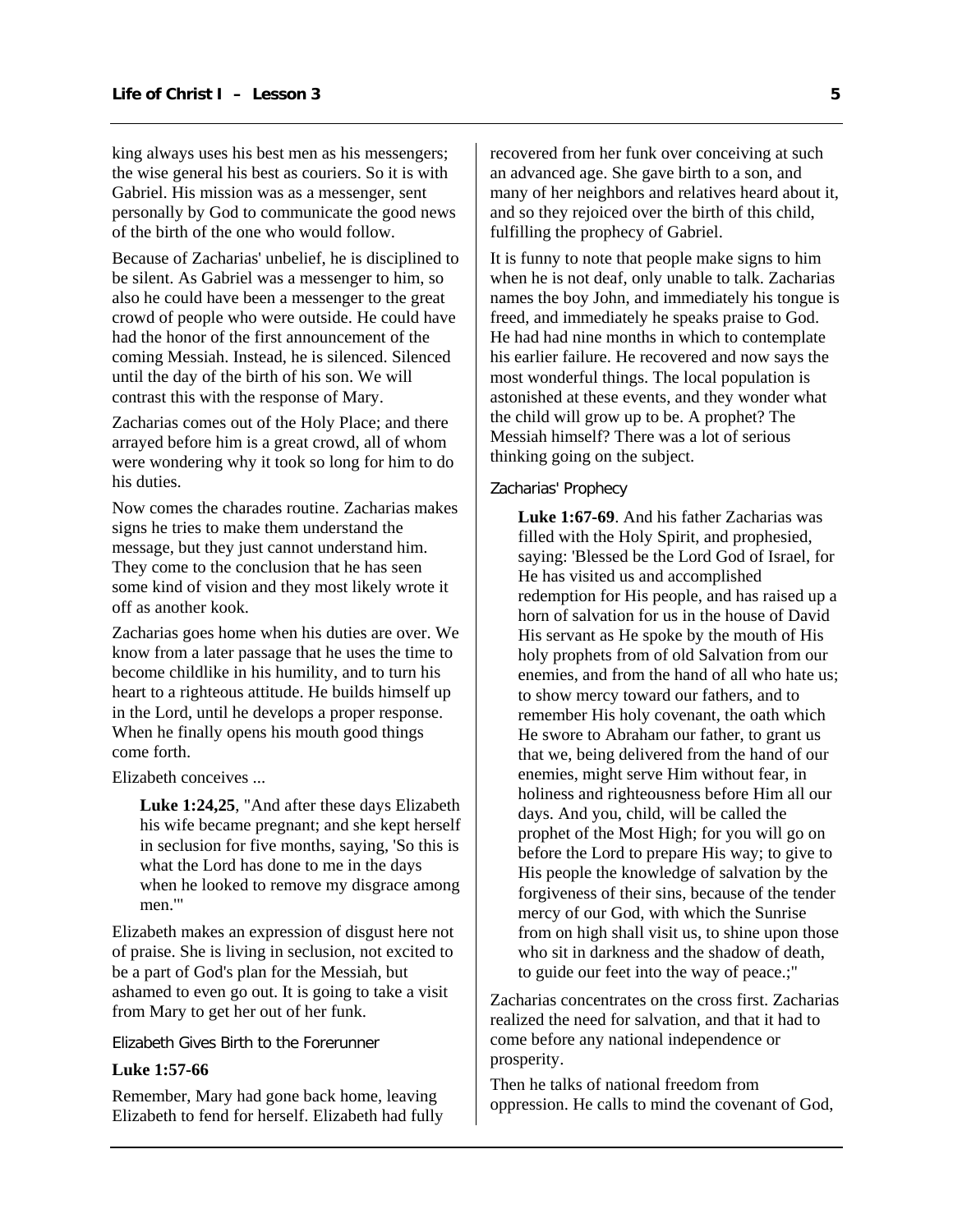<span id="page-7-0"></span>the Abrahamic covenant. He brings up the fact that peace gives one the opportunity to concentrate on God all the more.

John is the one who will prepare the way for the savior, to make smooth the path for him. He is to get people to the point where they can handle the ministry of our Lord.

Christ's ministry will be hard to swallow, because it is about a personal redemption that requires humility. The people of Israel wanted national redemption without the sacrifice of individual pride. John will preach the message of salvation and forgiveness of sins.

Zacharias concentrates on the mercy of God, because Christ is the visible manifestation of mercy to all mankind. The Sunrise from on high is a term that is used to denote the resurrected status of Jesus Christ.

- anatole means sunrise in the sense of the rising again of the sun in the east. ana is a preposition which means both up and again.
- When you add the term from on high, it is obvious that this is God.
- So, Zacharias looks forward to the manifest mercy of God in the person and work of Jesus Christ, especially concentrating on the resurrection.
- The sunrise shines upon those who are in darkness and the shadow of death.
- Darkness refers to the cosmic system of Satan his design to prevent us from believing in Christ, and to destroy our relationship with God.

The shadow of death refers to physical death.

The light guides us into the way of peace (prosperity).

John the Baptist's Childhood

**Luke 1:80**, "And the child continued to grow, and to become strong in spirit, and he lived in the deserts until the day of his public appearance to Israel."

#### **The Song of Mary**

#### **Introduction**

Luke's narrative now turns to the story of Mary, the mother of our Lord.

Mary is clearly portrayed as the biological mother of Jesus Christ. There was nothing special about her makeup that she was the mother of our Lord nothing that made her unique from all other women. She was a woman who loved God, and she too waited for the Messiah. In fact she waited faithfully, unlike so many of her contemporaries, both women and men.

Mary was born into sin, like every other female child before and after her. She does not have special access to God just because she conceived and gave birth to Christ. She is no different as far as we are concerned than any other mature believer.

#### **The Arrival of an Angel.**

**Luke 1:26-28**, "Now in the sixth month the angel Gabriel was went from God to a city in Galilee, called Nazareth, to a virgin engaged to a man whose name was Joseph, of the descendants of David; and the virgin's name was Mary. And coming in, he said to her, 'Hail, woman who has been graced out. The Lord is with you.'"

Again, here is the angel Gabriel, the messenger of God, one of the highest ranking of all the angels. He is sent to announce to Mary the imminent arrival of the Messiah. Of the genealogies of these two, we already know much. Repetition is not necessary.

As the angel "beams in", he issues a greeting to her. The greeting means literally, "woman who has been graced out". God is the only subject ever used by *CHARITOO*.

A Conversation with an Angel, Luke 1:29-38

Notice that Mary is not fazed at all by Gabriel's angelic appearance. She is unique in this regard. Daniel trembles, Zacharias fears, the shepherds are terribly frightened, and Mary is troubled by the greeting of this angel! She begins to DIALOGEI in her own mind. She is thinking it through, having a dialogue with herself "What did this angel mean by his greeting?" She was troubled by it.

The angel alleviates her troubled mind and tells her the exact meaning of the greeting.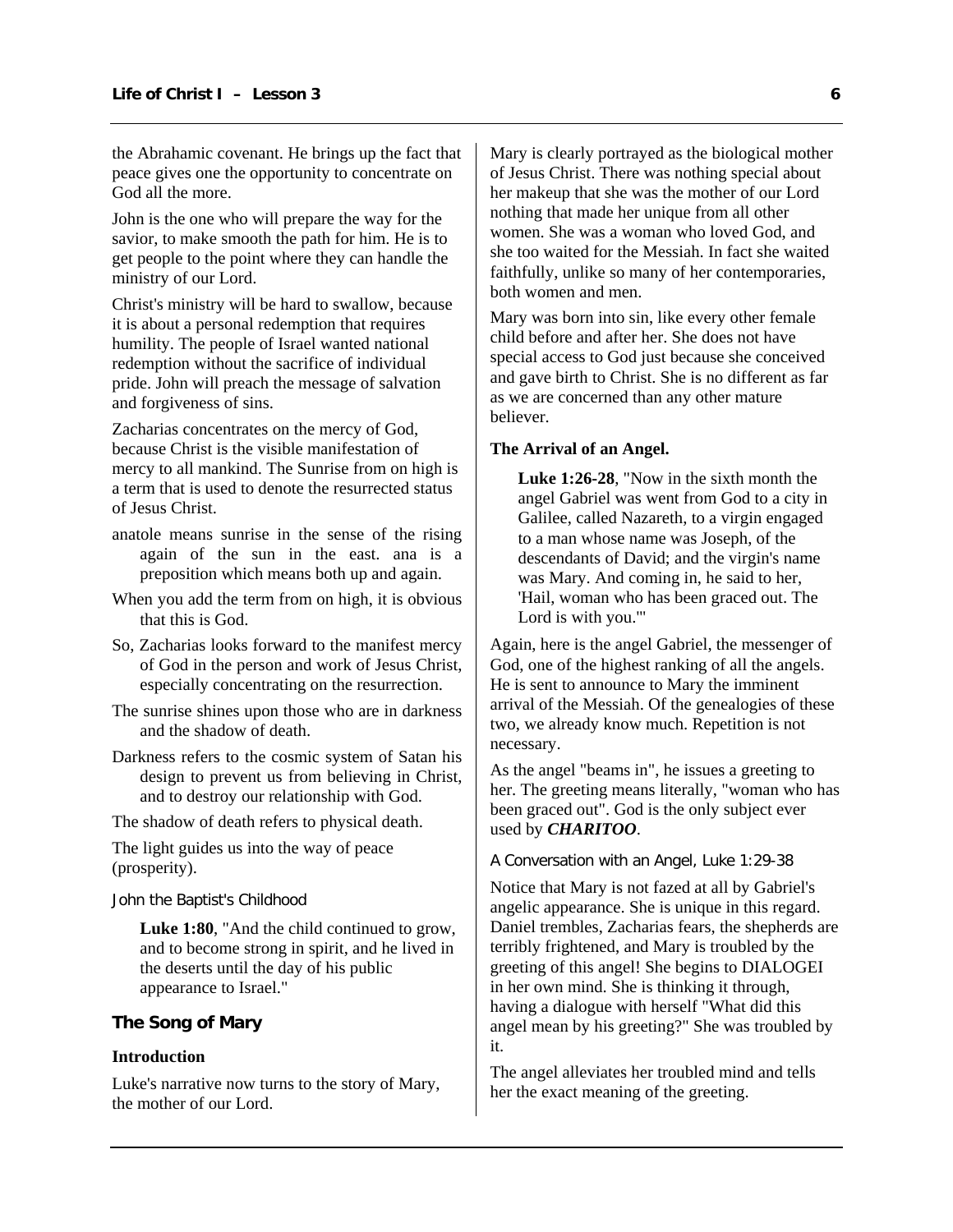"You have found grace from the side of God." Let me quote from Bauer, Arndt, and Gingrich: "...denotes a person, and indicates that something proceeds from this person." Mary has found it because she looked for it. She is a wonderful believer from the age of Israel. In her great humility she cannot think that she has found grace, for she has already prospered in knowing God.

"You will conceive in your womb and bear a child."

This certainly would have come as a surprise, since Mary was a virgin. She certainly understood the consequences of what the angel was saying. She would be subject to disgrace, and maybe the risk of capital punishment. There are great and terrible implications to this.

"And you will name Him Jesus." His name means salvation.

"He will be great, and will be called the Son of the Most High; and the Lord God will give Him the throne of His father David; and he will reign over the house of Jacob forever; and kingdom will have no end."

There could be no mistaking it now. She was to be the mother of the Messiah. He is the Son of God he will sit on David's throne his kingdom will last forever his kingdom will know no boundaries. These are all very clear. She is to bear the Messiah.

Mary's response is simple "How will this come about, since I am a virgin?" Mary's response is not arrogant, unlike that of Zacharias. She is just curious. She did know the basics of reproduction. In fact, it is my impression that the Hebrew society was much more open about such things than our own. She was more than willing to believe.

Gabriel tells her as best he can the specifics on how she will conceive. "The Holy Spirit will appear over you, and the power of the most high will overshadow you; and therefore the holy one who is born will be called the Son of God."

This is the essence of the virgin birth. It is really quite clinical in nature. God the Holy Spirit performs the operation by his omnipotence, and adds the unpolluted chromosomes to Mary's ovum. The Two Mothers are United

**Luke 1:39-45**, "Now at this time Mary arose and went with haste to the hill country, to a city of Judah, and entered the house of Zacharias and greeted Elizabeth. And it came about that when Elizabeth heard Mary's greeting, the fetus leaped in her womb; and Elizabeth was filled with the Holy Spirit. And she cried out with a loud voice, and said, 'Blessed among women are you, and blessed is the fruit of your womb! And how has it happened to me, that the mother of my Lord should come to me? For behold, when the sound of your greeting reached my ears, the fetus leaped in my womb for joy. And blessed is she who believed that there would be a fulfillment of what had been spoken to her by the Lord.'"

We are not sure why Mary got up and went 'with haste' to visit Elizabeth at least the text does not come right out and tell us. However, we do know that Elizabeth is in a funk over the timing of her pregnancy. She does not want to be a circus sideshow act she wanted children while she was still young.

We also know that Mary and Elizabeth were cousins, so it was likely that Mary knew both of Elizabeth's pregnancy and her mental state. Finally, we know that as soon as she know about her own immaculate conception, she left to be with Elizabeth.

Therefore, it is likely that the combination of the above conditions led Mary to visit Elizabeth. Just as soon as Mary enters the house and speaks her greeting, just as soon as that greeting enters the ears of Elizabeth, the fetus leaps in her womb. This leaping was reflex motility in response to the excitement of Elizabeth on hearing the voice of her cousin.

Immediately Elizabeth is filled with the Holy Spirit. This is for the purpose of prophecy what she says next is inspired by God the Holy Spirit. Luke always does us the courtesy of telling us when one is under the filling of the Spirit. Elizabeth literally "sounds off with a great cry". and she says, "Blessed are you among women and blessed is the fruit of your womb."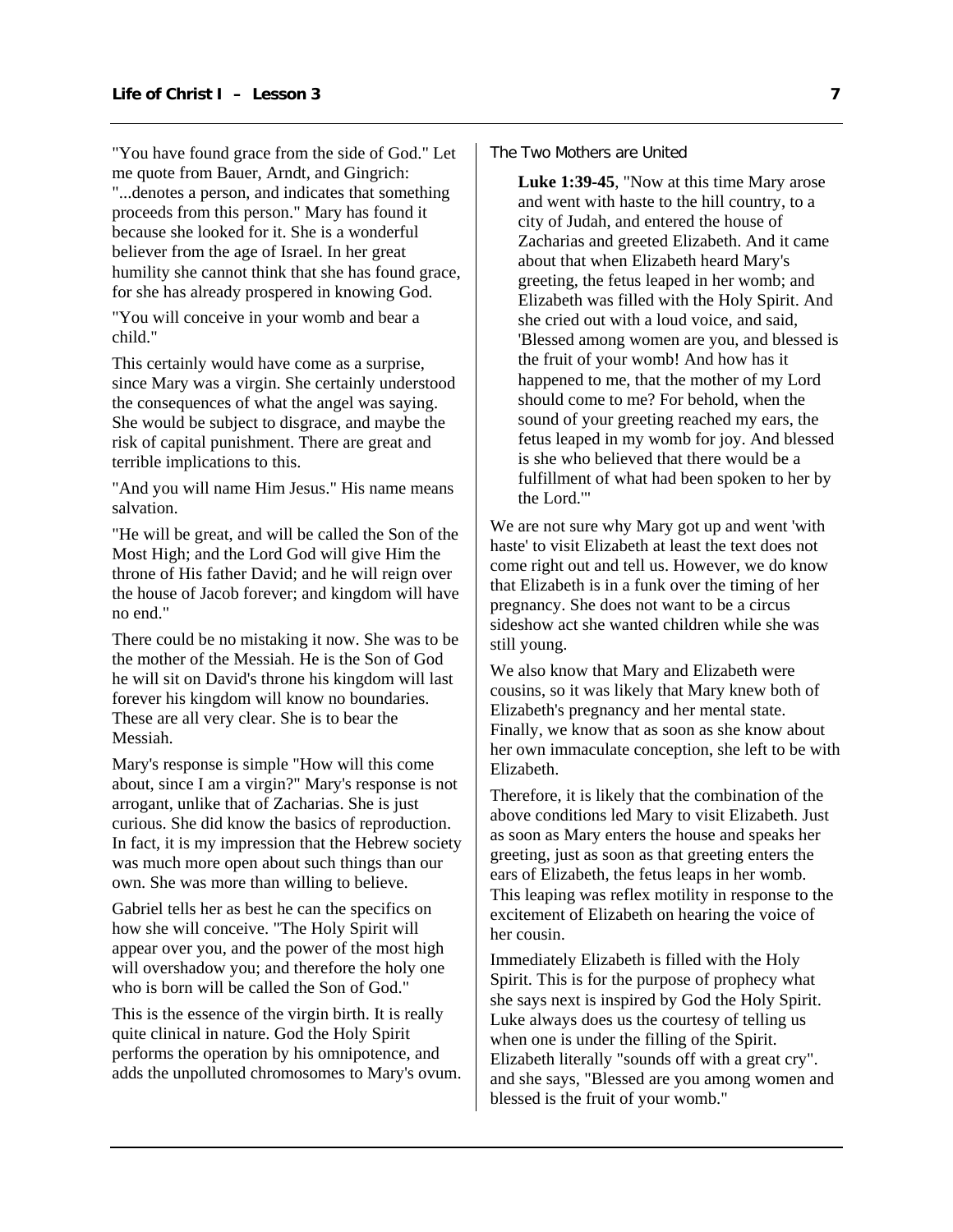This first part of what she says confirms that when she wants to talk about a human being she uses one expression. Mary is blessed because she is chosen to bear and nourish and raise the Son of God. The fruit of her womb (not yet ripe nor picked) will also be blessed, because of His life and death.

The word for blessing here is EULOGEO, which means to speak well of someone. EULOGEO is blessing with reference to reputation.

Furthermore, Elizabeth says, "and why does this happen to me, that the mother of my Lord should come to me?" Elizabeth employs a rhetorical question here. She does not expect an answer she knows it. Elizabeth knows that the child she will bear will prepare the way for Christ. She answers her own question in the next verse.

Elizabeth now gives an explanation of her previous words, "for behold, as the sound of your greeting came into may ears, the fetus in my womb leaped for joy."

Elizabeth explains to Mary her rhetorical question, and her statement about blessing. She is telling Mary that at the moment she heard her greeting (and at the moment she was filled with the Spirit) the child leaped in her womb. It all came together at that moment Elizabeth understood everything Mary the greeting her own pregnancy God's plan for the ages.

Finally, Elizabeth summarizes the entire experience the lifetime of that moment, "and blessed is she who believed that the things that were spoken will be fulfilled in her by the Lord."

Elizabeth is telling us that she finally understands it all, and she is complementing Mary on her immediate belief in the word of God. The word for blessing here is different from the one above. This is mental attitude contentedness. Elizabeth is saying in a roundabout way that she missed the boat that she did not immediately respond as she should have, and so she missed the blessing.

The important thing is that Elizabeth now understands everything with clarity. This verse also answers the previous question why Mary came to visit Elizabeth. It was so that Elizabeth could recognize her own error, and turn around. Mary's Song, Luke 1:46-56

This is the great prayer of worship from Mary. It is a prayer that is based on the utter confidence of one who has known and relied on the capabilities of God.

Let's look at what Mary knows about God from learning in the ritual plan of God. She knows the architecture of her own soul that she has emotion, mentality, and a human spirit. She knows that God is the source of her salvation. She calls Him her savior. She understands the omnipresence and omniscience of God when she says that "He considered" her humble state.

EPIBLEPO is the verb here, and it means to look down upon something, and to understand it. God looked down upon Mary and He fully understood her humble state. God also knew exactly what to do about it. That is the expression of his omniscience.

Mary understands the omnipotence of God she calls Him the Mighty One, and she knows exactly what God has accomplished.

She understands the perfection, or holiness of God. When she says, "Holy is His name", she says, perfect is his essence.

She understands the implications of the birth of the Messiah. She praises God for the strategic victory of the angelic conflict, and here is her reasoning. If God can accomplish the virgin conception and birth of the Messiah, He can accomplish anything else. What is the problem to go from one impossibility to the next.

Mary was a patriot, and she understood the implications of the Messiah on her nation. She related the Messiah to the kingdom of God, and indeed she already understood some of the kingdom concepts even before Christ ever explained them.

She understood the difference between being rich and poor. This metaphor has nothing to do with food or hunger in the literal sense. It has everything to do with a desire for a relationship with God. It is all about true humility.

Those who are humble and hungry for a relationship with God will receive the intrinsically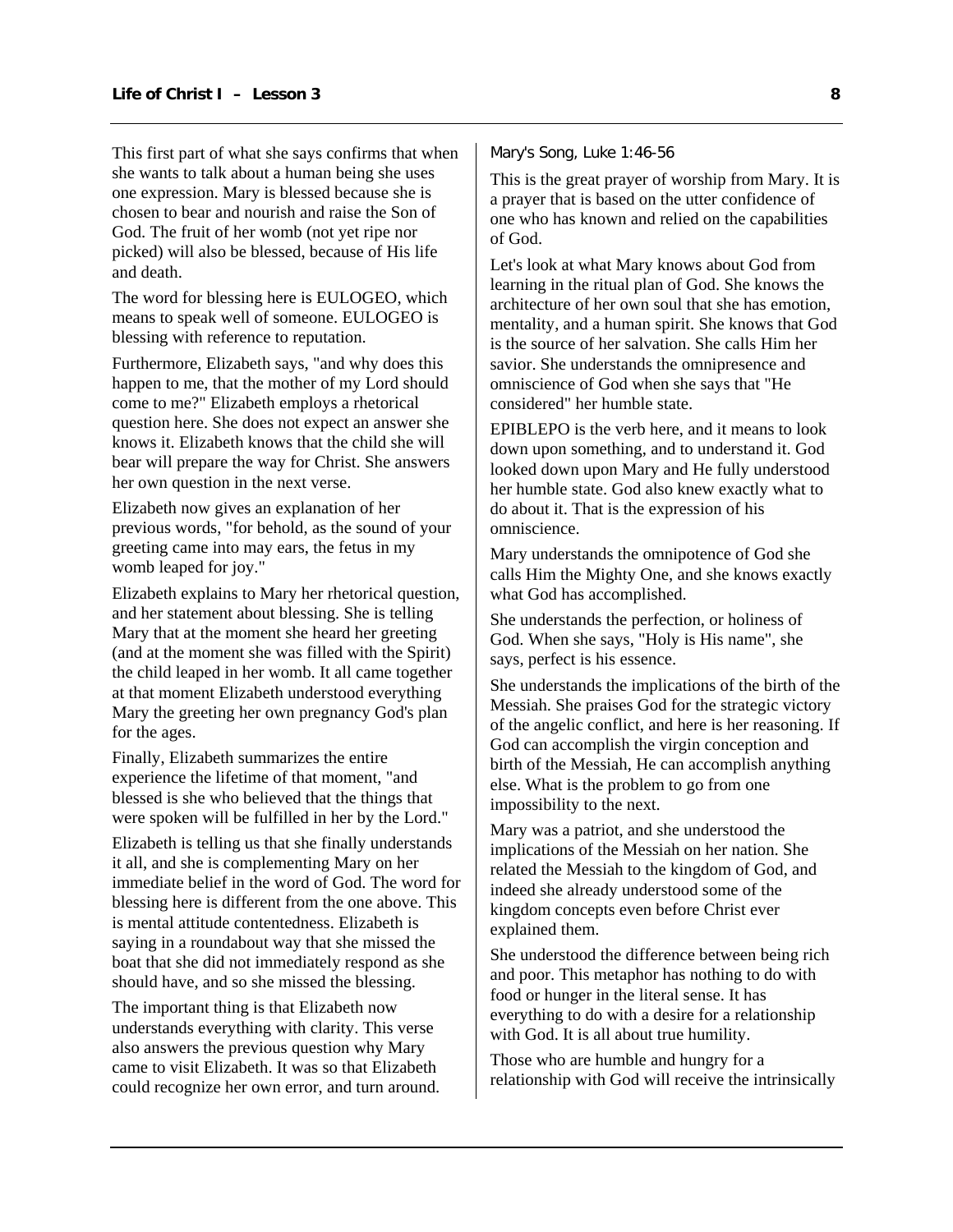<span id="page-10-0"></span>good. Those who are rich in their own minds will go away empty handed.

Mary understood the mercy of God, and its implications. She knew the history of her nation and its heroes.

#### **The Birth of Christ**

#### **Joseph Has a Dream.**

**Matt 1:18-25**, "Now the birth of Jesus Christ was as follows. When His mother Mary had been betrothed to Joseph, before their union, she was found holding in her womb from the Holy Spirit. Now Joseph her husband, being a righteous man and not wanting to publicly expose her, desired to divorce her in secret. But when he had considered these things, behold, an angel of the Lord appeared to him during a dream, saying, 'Joseph, son of David, do not be afraid to take along Mary as your wife; for that which was conceived in her is from the Holy Spirit. And she will bear a Son; and you will call His name Jesus, for He Himself will save His people from their sins.' Now this whole thing came about that what was spoken by the Lord through the prophet might be fulfilled, saying, 'Behold, the virgin will hold in her womb, and will bear a Son, and they will call His name Immanuel', which having been translated is, 'God with us'. And Joseph arose from his sleep, and did as the angel of the Lord commanded him, and took her as his wife, and he did not know her until she gave birth to a Son; and he called His name Jesus."

Matthew is a Jew, and he writes his gospel to Jews. He is very careful in how he says things, for he does not want his readers to stumble over his words. His hypersensitive Jewish readership would have stumbled often and missed the message with a Gentile author writing in the style and words of the unclean.

Matthew is the one who emphasizes the kingdom offer more so than the other Gospel writers. He desires for the Jews to know their error in rejecting the Messiah and His kingdom.

I have provided a very literal translation, because it is important to understand the exact words of Matthew, and of the angel.

It was the Jewish custom to become engaged, and then have the marriage and its consummation one year later. It was during this one year period that Mary conceived by the Holy Spirit. Remember that she had gone away and visited with Elizabeth immediately after the immaculate conception. Since she stayed with Elizabeth for several months, Mary's pregnant state would have been quite obvious when she returned.

The Greek is translated, "she was found holding in her womb from the Holy Spirit".

Joseph either did not know or did not believe the last part that about the Holy Spirit. If Mary did tell him this, it probably seemed too far fetched for him to buy. The literal translation is correct the word for child does not appear in Matthew's text.

He could have used BREPHOS or PAIDEIA or TEKNON, but he did not. Instead he uses a term which is quite clinical. The aorist participle ECHOUSA is quite clear it simply communicates that her state came about previously, and that she was holding something, not a baby, not a child, but something in her womb. ek plus the ablative of source of PNEUMATOS HAGIOU shows very clearly that although she was pregnant from the Holy Spirit, no sexual relations were involved.

Joseph was a righteous man, and he did not want Mary to suffer public disgrace because of her pregnant state.

The aorist infinitive of DEIGMATIZO paints the picture of one pointing out another. Usually the context is one of disgrace. The public disgrace may have been deadly for Mary, because the Mosaic Law demanded capital punishment for adultery, Deut 22:2327.

Joseph considered these things and came to a decision. This is all described by the verb ENTHUMEOMAI. ENTHUMEOMAI had the idea of smoldering incense, and it often portrayed the angry thoughts of an individual. Joseph does a slow burn over this, and manages no small amount of self control when he decides to put her away privately.